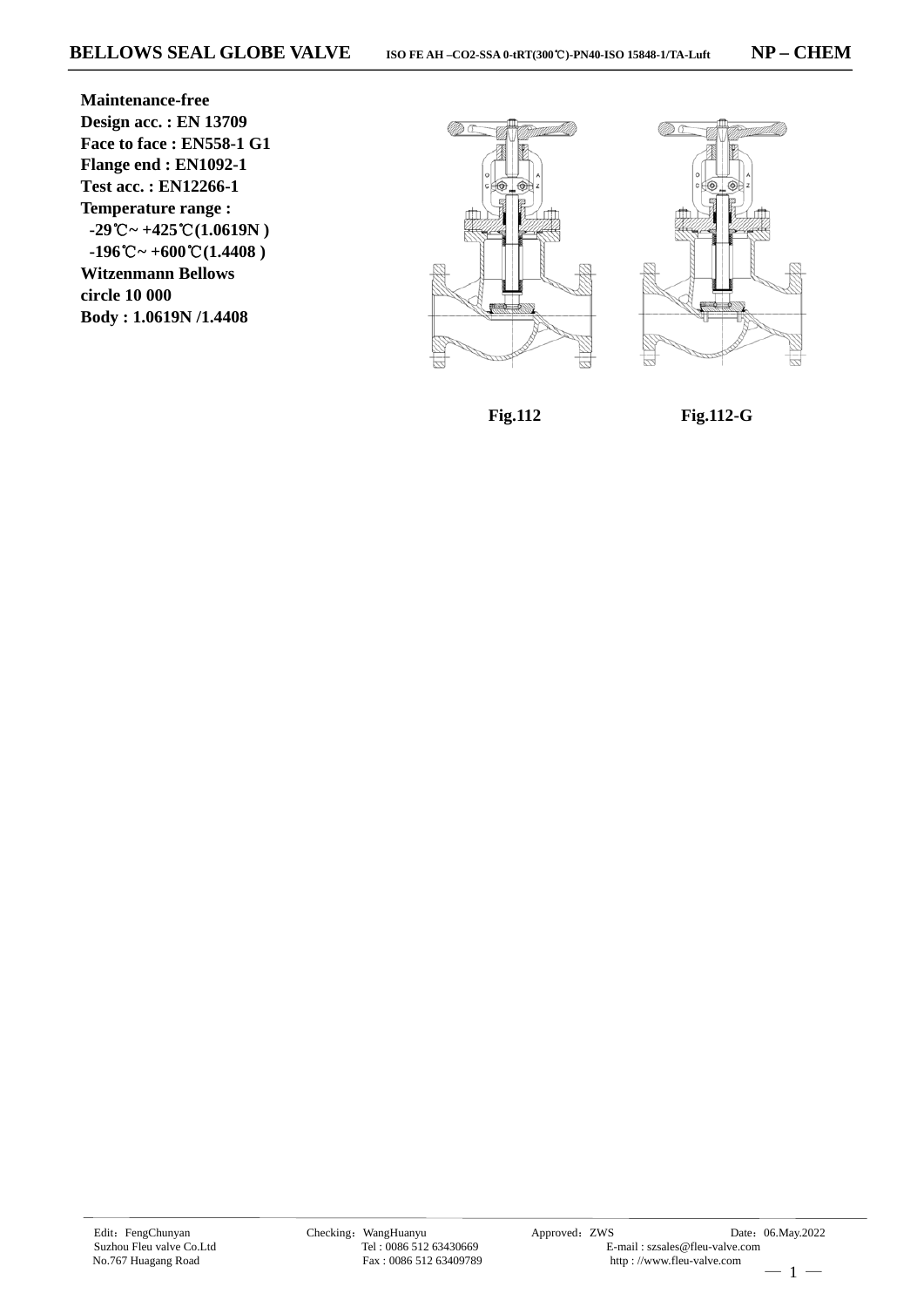

| FIG.    | Pressure    | <b>Material</b> | <b>Range</b> |
|---------|-------------|-----------------|--------------|
| 133.112 | <b>PN16</b> | 1.0619N         | DN15-DN125   |
| 135.112 | <b>PN40</b> | 1.0619N         | DN15-DN125   |
| 153.112 | <b>PN16</b> | 1.4408          | DN15-DN125   |
| 155.112 | PN40        | 1.4408          | DN15-DN125   |

**Design acc. : EN 13709 Face to face : EN558-1 Ser.1 Flange end : EN1092-1 Test acc. : EN12266-1 Temperature range :**  $-29^{\circ}\text{C} \sim +425^{\circ}\text{C} (1.0619\text{N})$  $-196^{\circ}\text{C} \sim +600^{\circ}\text{C} (1.4408)$ 

 **Material List** 

|                |                  | <b>Material</b>       |                     |  |  |  |  |  |
|----------------|------------------|-----------------------|---------------------|--|--|--|--|--|
| NO.            | Part             | FIG.153.112/155.112   | FIG.133.112/135.112 |  |  |  |  |  |
| 1              | Disk             | 1.4401                | 1.4021              |  |  |  |  |  |
| 1.1            | Disk seal        | STELLIT 6             | 1.4021/STELLIT 6    |  |  |  |  |  |
| $\overline{c}$ | Body             | 1.4408/1.4409         | 1.0619N             |  |  |  |  |  |
| 2.1            | Body seal        | STELLIT <sub>21</sub> | 13Cr/STELLIT 21     |  |  |  |  |  |
| 3              | Bellow           | 1.4571                | 1.4571              |  |  |  |  |  |
| 5              | Low stem         | 1.4401                | 1.4021              |  |  |  |  |  |
| 6              | <b>Bolts</b>     | A4-70                 | 1.7225(GC)          |  |  |  |  |  |
| 7              | <b>Nuts</b>      | A <sup>4</sup>        | 1.1181(YK)          |  |  |  |  |  |
| 9              | Packing gland    | 1.4408                | 1.0619N             |  |  |  |  |  |
| 9.1            | Gland bolt       | A <sub>4</sub>        | 1.7225(GC)          |  |  |  |  |  |
| 9.2            | Gland nut        | A <sub>4</sub>        | 1.1181(YK)          |  |  |  |  |  |
| 10             | Connecting block | 1.4308                | 1.4308              |  |  |  |  |  |
| 11             | Up stem          | 1.4401                | 1.4021              |  |  |  |  |  |
| 12             | Bonnet           | 1.4408/1.4409         | 1.0619N             |  |  |  |  |  |
| 13             | Nut              | A2                    | YK (1.1181)         |  |  |  |  |  |
| 15             | Handwheel        | GGG40.3               | GGG40.3             |  |  |  |  |  |
| 16             | Stem nut         | GGG40.3               | GGG40.3             |  |  |  |  |  |
| 20             | Packing          | Graphite              | Graphite            |  |  |  |  |  |
| 21             | Body seal        | Graphite $+1.4401$    | Graphite $+1.4301$  |  |  |  |  |  |

## **Dimension List**

| <b>PN</b> | DN  |     | D   | D <sub>1</sub> | ĸ   | b  | f            | W   | n | d1 | н   | Hub | $Kv(m*3/h)$ | KG   |
|-----------|-----|-----|-----|----------------|-----|----|--------------|-----|---|----|-----|-----|-------------|------|
| 16        | 65  | 290 | 185 | 122            | 145 | 18 | 3            | 220 | 8 | 18 | 313 | 15  | 81.7        | 23   |
|           | 80  | 310 | 200 | 138            | 160 | 20 | 3            | 250 | 8 | 18 | 370 | 25  | 128.4       | 32.5 |
|           | 100 | 350 | 220 | 158            | 180 | 20 | 3            | 250 | 8 | 18 | 390 | 25  | 204.4       | 42   |
|           | 125 | 400 | 250 | 188            | 210 | 22 | 3            | 350 | 8 | 18 | 435 | 30  | 298.6       | 62.5 |
| 16/40     | 15  | 130 | 95  | 45             | 65  | 16 | $\mathbf{2}$ | 120 | 4 | 14 | 228 | 6   | 2.8         | 5.4  |
|           | 20  | 150 | 105 | 58             | 75  | 18 | $\mathbf{2}$ | 120 | 4 | 14 | 233 | 6   | 5.7         | 6.1  |
|           | 25  | 160 | 115 | 68             | 85  | 18 | $\mathbf{2}$ | 140 | 4 | 14 | 238 | 8   | 9.8         | 7.8  |
|           | 32  | 180 | 140 | 78             | 100 | 18 | $\mathbf{2}$ | 140 | 4 | 18 | 250 | 8   | 16.8        | 10.0 |
|           | 40  | 200 | 150 | 88             | 110 | 18 | 3            | 160 | 4 | 18 | 285 | 15  | 29.0        | 13.0 |
|           | 50  | 230 | 165 | 102            | 125 | 20 | 3            | 160 | 4 | 18 | 293 | 15  | 47.8        | 16.5 |
| 40        | 65  | 290 | 185 | 122            | 145 | 22 | 3            | 220 | 8 | 18 | 313 | 15  | 81.7        | 28.0 |
|           | 80  | 310 | 200 | 138            | 160 | 24 | 3            | 250 | 8 | 18 | 370 | 25  | 128.4       | 32.0 |
|           | 100 | 350 | 235 | 162            | 190 | 24 | 3            | 250 | 8 | 22 | 390 | 25  | 204.4       | 56.3 |
|           | 125 | 400 | 270 | 188            | 220 | 26 | 3            | 350 | 8 | 26 | 435 | 30  | 298.6       | 75.0 |

Fax : 0086 512 63409789

Edit: FengChunyan Checking: WangHuanyu Approved: ZWS Date: 06.May.2022<br>Suzhou Fleu valve Co.Ltd Tel: 0086 512 63430669 E-mail: szsales@fleu-valve.com Suzhou Fleu valve Co.Ltd Tel : 0086 512 63430669 E-mail : szsales@fleu-valve.com<br>No.767 Huagang Road Fax : 0086 512 63409789 http://www.fleu-valve.com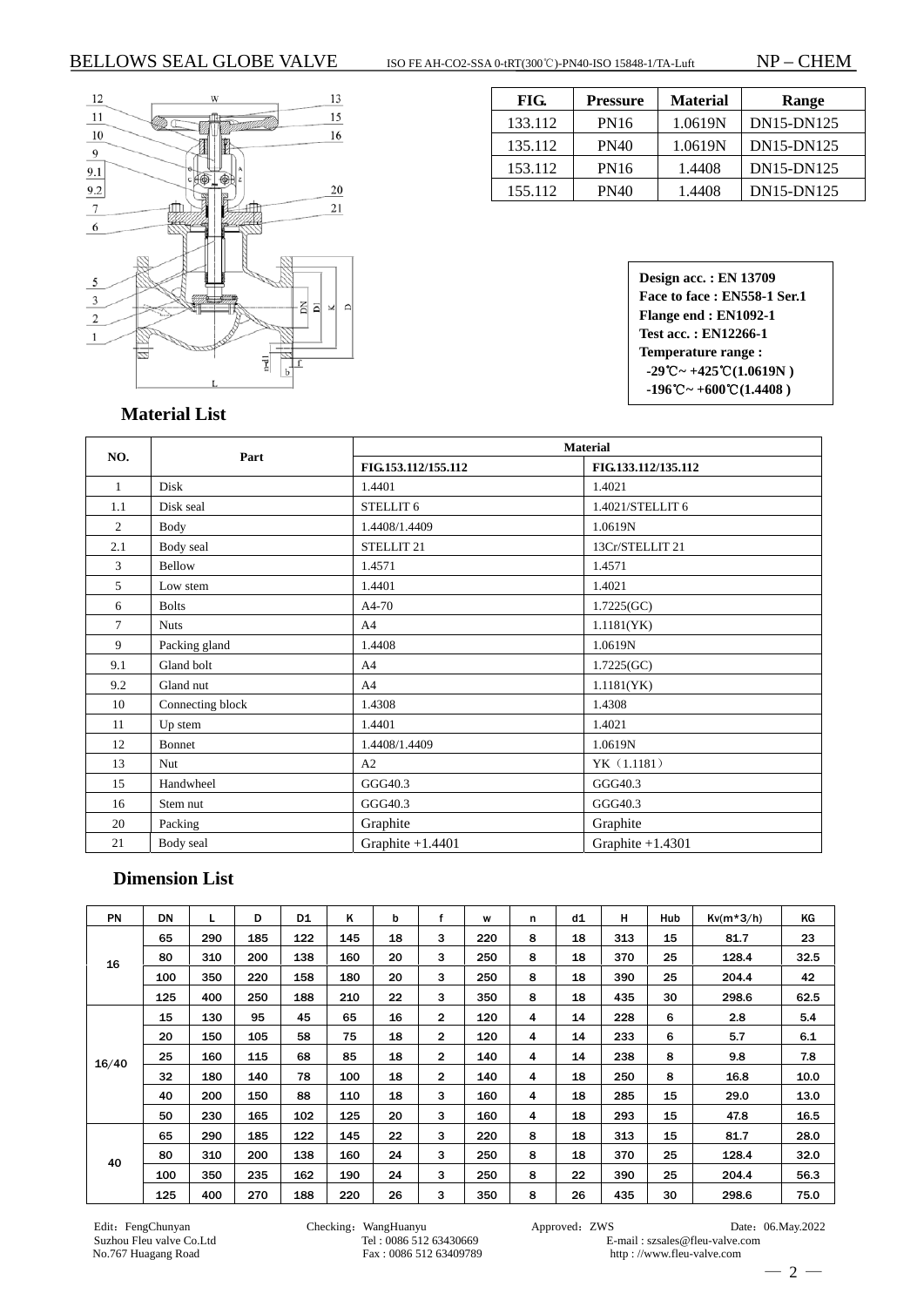### BELLOWS SEAL GLOBE VALVE ISO FE AH-CO2-SSA 0-tRT(300℃)-PN40-ISO 15848-1/TA-Luft NP-CHEM



| FIG.    | Pressure | <b>Material</b> | Range       |
|---------|----------|-----------------|-------------|
| 133.112 | PN16     | 1.0619N         | DN150-DN400 |
| 135.112 | PN40     | 1.0619N         | DN150-DN400 |
| 153.112 | PN16     | 1.4408          | DN150-DN400 |
| 155.112 | PN40     | 1.4408          | DN150-DN400 |

**Design acc. : EN 13709 Face to face : EN558-1 Ser.1 Flange end : EN1092-1 Test acc. : EN12266-1 Temperature range :**   $-29$ °C ~  $+425$ °C(1.0619N) **-196 ~ +** ℃ **600**℃**(1.4408 )**

#### **Material List**

|                |                  | <b>Material</b>       |                     |  |  |  |  |  |
|----------------|------------------|-----------------------|---------------------|--|--|--|--|--|
| NO.            | Part             | FIG.153.112/155.112   | FIG.133.112/135.112 |  |  |  |  |  |
| $\mathbf{1}$   | <b>Disk</b>      | 1.4401                | 1.0460              |  |  |  |  |  |
| 1.1            | Disk seal        | STELLIT <sub>6</sub>  | 13Cr/STELLIT 6      |  |  |  |  |  |
| $\overline{2}$ | Body             | 1.4408/1.4409         | 1.0619N             |  |  |  |  |  |
| 2.1            | Body seal        | STELLIT <sub>21</sub> | 13Cr/STELLIT 21     |  |  |  |  |  |
| 3              | Bellow           | 1.4571                | 1.4571              |  |  |  |  |  |
| 5              | Low stem         | 1.4401                | 1.4021              |  |  |  |  |  |
| 6              | <b>Bolts</b>     | A <sub>4</sub>        | 1.7225(GC)          |  |  |  |  |  |
| 7              | <b>Nuts</b>      | A <sub>4</sub>        | 1.1181(YK)          |  |  |  |  |  |
| 9              | Packing gland    | 1.4408                | 1.0619N             |  |  |  |  |  |
| 9.1            | Gland bolt       | A4                    | 1.7225(GC)          |  |  |  |  |  |
| 9.2            | Gland nut        | A <sub>4</sub>        | 1.1181(YK)          |  |  |  |  |  |
| 10             | Connecting block | 1.4308                | 1.4308              |  |  |  |  |  |
| 11             | Up stem          | 1.4401                | 1.4021              |  |  |  |  |  |
| 12             | Bonnet           | 1.4408/1.4409         | 1.0619N             |  |  |  |  |  |
| 13             | Disc screw       | 1.4401                | 1.4006              |  |  |  |  |  |
| 14             | Secondary disc   | 1.4401                | 1.4021              |  |  |  |  |  |
| 15             | Handwheel        | GGG40.3               | GGG40.3             |  |  |  |  |  |
| 16             | Stem nut         | GGG40.3               | GGG40.3             |  |  |  |  |  |
| 18             | <b>Nut</b>       | A2                    | 35                  |  |  |  |  |  |
| 19             | <b>Bolts</b>     | A2                    | 35                  |  |  |  |  |  |
| 20             | Packing          | Graphite              | Graphite            |  |  |  |  |  |
| 21             | Body seal        | Graphite +1.4401      | Graphite +1.4301    |  |  |  |  |  |
| 22             | Folio ring       | 1.4401                | 1.4006              |  |  |  |  |  |

## **Dimension List**

| <b>PN</b> | DN  |      | D   | D1  | ĸ   | b  |   | W              | n  | d1 | н    | <b>Hub</b> | $Kv(m*3/h)$    | ΚG    |
|-----------|-----|------|-----|-----|-----|----|---|----------------|----|----|------|------------|----------------|-------|
| 16        | 150 | 480  | 285 | 212 | 240 | 22 | з | 400            | 8  | 22 | 470  | 40         | 415.3          | 89.5  |
|           | 200 | 600  | 340 | 268 | 295 | 24 | 3 | 460            | 12 | 22 | 560  | 44         | 739.7          | 193.5 |
|           | 250 | 730  | 405 | 320 | 355 | 26 | 3 | 600            | 12 | 26 | 1116 | 62         | 1157           | 245   |
|           | 300 | 850. | 460 | 378 | 410 | 28 | 4 | 800            | 12 | 26 | 1176 | 80         | 1664           | 410   |
|           | 350 | 980  | 520 | 438 | 470 | 30 | 4 | $\blacksquare$ | 16 | 26 | ٠    | ٠          | $\blacksquare$ | ۰     |
|           | 400 | 1100 | 580 | 490 | 525 | 32 | 4 | $\blacksquare$ | 16 | 30 | -    | -          | ۰              | ۰     |
| 40        | 150 | 480  | 300 | 218 | 250 | 28 | 3 | 400            | 8  | 26 | 470  | 40         | 415.3          | 106.0 |
|           | 200 | 600  | 375 | 285 | 320 | 34 | 3 | 460            | 12 | 30 | 560  | 44         | 739.7          | 232.0 |
|           | 250 | 730  | 450 | 345 | 385 | 38 | 3 | 600            | 12 | 33 | 1116 | 62         | 1157           | 294   |
|           | 300 | 850  | 515 | 410 | 450 | 42 | 4 | 800            | 16 | 33 | 1176 | 80         | 1664           | 580   |

Edit: FengChunyan Date: 06.May.2022<br>Suzhou Fleu valve Co.Ltd Tel: 0086 512 63430669 B-mail: szsales@fleu-valve.com Suzhou Fleu valve Co.Ltd Tel : 0086 512 63430669 E-mail : szsales@fleu-valve.com<br>No.767 Huagang Road Fax : 0086 512 63409789 http : //www.fleu-valve.com http : //www.fleu-valve.com